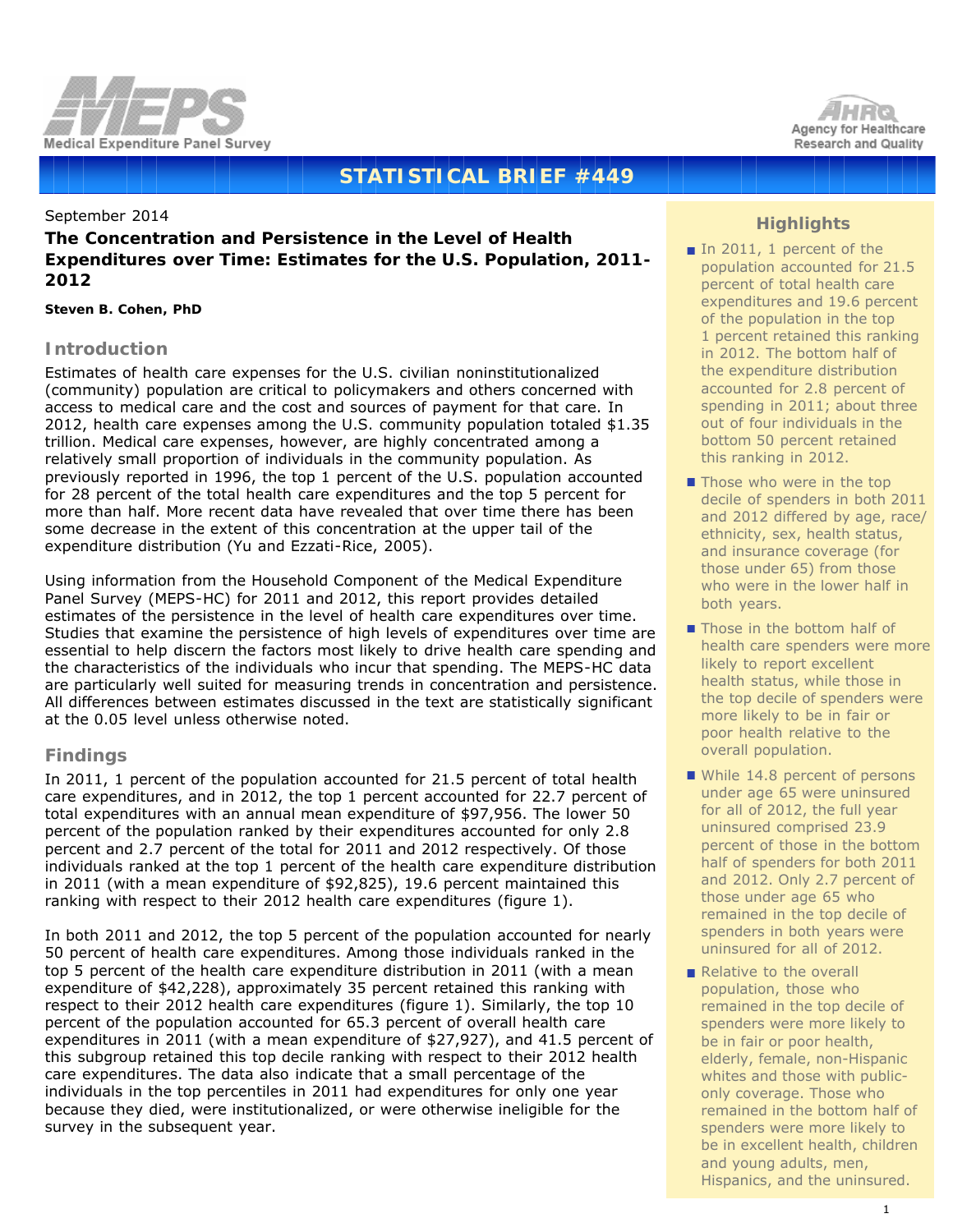In both 2011 and 2012, the top 30 percent of the population accounted for 90 percent of health care expenditures. Among those individuals ranked in the top 30 percent of the health care expenditure distribution in 2011, 63.2 percent retained this ranking with respect to their 2012 health care expenditures (figure 1). Furthermore, individuals ranked in the top half of the health care expenditure distribution in 2009 accounted for 97 percent of all health care expenditures. Among this population subgroup, 75 percent maintained this ranking in 2012. Alternatively, individuals ranked in the bottom half of the health care expenditure distribution accounted for only 2.8 percent of medical expenditures (with a mean expenditure of \$240 in 2011). Similar to the experience of the top half of the population based on their medical expenditure rankings, 74.3 percent of those in the lower half of the expenditure distribution retained this classification in 2012.

Given the high concentration of medical expenditures incurred by the top decile of the population ranked by health care spending (65.3 percent), identifying the characteristics of those individuals exhibiting significant reductions in health care spending in a subsequent year is also of interest. Among those ranked in the top decile in 2011 based on their high level of medical expenditures, 28.4 percent shifted to a ranking in the lower 75 percent of the expenditure distribution in 2012 (data not shown). Individuals ranked in the lower 75 percent of health care spending accounted for only 13.3 percent of all medical expenditures in 2012.

Individuals who were between the ages of 45 and 64 and the elderly (65 and older) were disproportionately represented among the population that remained in the top decile of spenders for both 2011 and 2012. While the elderly represented 14.4 percent of the overall population, they represented 45.2 percent of those individuals who remained in the top decile of spenders (figure 2). For those individuals who remained in the lower half of the distribution based on health care expenditures over the two-year span, the elderly represented only 3.3 percent of the population. Alternatively, children (0–17) and young adults (18–29) were disproportionately represented among the population that remained in the bottom half of spenders (31.2 percent and 24.1 percent, respectively). In contrast, children and young adults represented only 2.4 percent and 3.8 percent, respectively, of those individuals who remained in the top decile of spenders. Individuals in the top decile ordered by medical expenditures in 2011 that shifted below the first quartile in 2012 were predominantly between the ages of 30–64.

Individuals identified as Hispanic and black non-Hispanic single race were disproportionately represented among the population that remained in the lower half of the distribution based on health care spending. While Hispanics represented 17.1 percent of the overall population in 2012, they represented 25.5 percent of those individuals who remained in the bottom 50 percent of spenders (figure 3). For those individuals who remained in the top decile of spenders, Hispanics represented only 6.1 percent of the population. Individuals in the top decile ordered by medical expenditures in 2011 that shifted below the first quartile in 2012 were most likely to be non-Hispanic whites and other races (71.2 percent).

Individuals who remained in the top decile of spenders in 2011 and 2012 also differed significantly by sex, compared with those who remained in the lower half of the distribution ranked by medical care expenditures. While women represented 51.1 percent of the overall population, they represented 59.2 percent of those individuals who remained in the top decile of spenders (figure 4). For those individuals who remained in the lower half of the distribution based on health care expenditures over the two-year span, women represented only 43.2 percent of the population. Alternatively, men were disproportionately represented among the population that remained in the bottom half of spenders (56.8 percent). In contrast, men represented only 40.8 percent of those individuals who remained in the top decile of spenders. Individuals in the top decile ordered by medical expenditures in 2011 that shifted below the first quartile in 2012 were predominantly female (56.3 percent).

Health status was a particularly salient factor that distinguished those individuals who remained in the top decile of spenders. Overall, 2.9 percent of the population was reported to be in poor health in 2012, and another 8.1 percent was classified in fair health (figure 5). In contrast, of those individuals who remained in the top decile of spenders, 21.1 percent were in poor health and another 24.4 percent were in fair health. Furthermore, for those individuals remaining in the bottom half of spenders, only 0.3 percent were reported to be in poor health and 3.9 percent in fair health. Individuals in excellent health were disproportionately represented among those who remained in the lower half of spenders both years (43.7 percent). Alternatively, for those individuals remaining in the top decile of spenders, only 5.1 percent were reported to be in excellent health and 18.6 percent in very good health. Individuals in the top decile ordered by medical expenditures in 2011 that shifted below the top quartile in 2012 were predominantly in excellent, very good, or good health (21.7, 33.4, and 28.3 percent, respectively).

Focusing on the under age 65 population, health insurance coverage status also distinguished individuals who remained in the top decile of spenders from their counterparts in the lower half of the distribution. Individuals who were uninsured for all of calendar year 2012 were disproportionately represented among the population that remained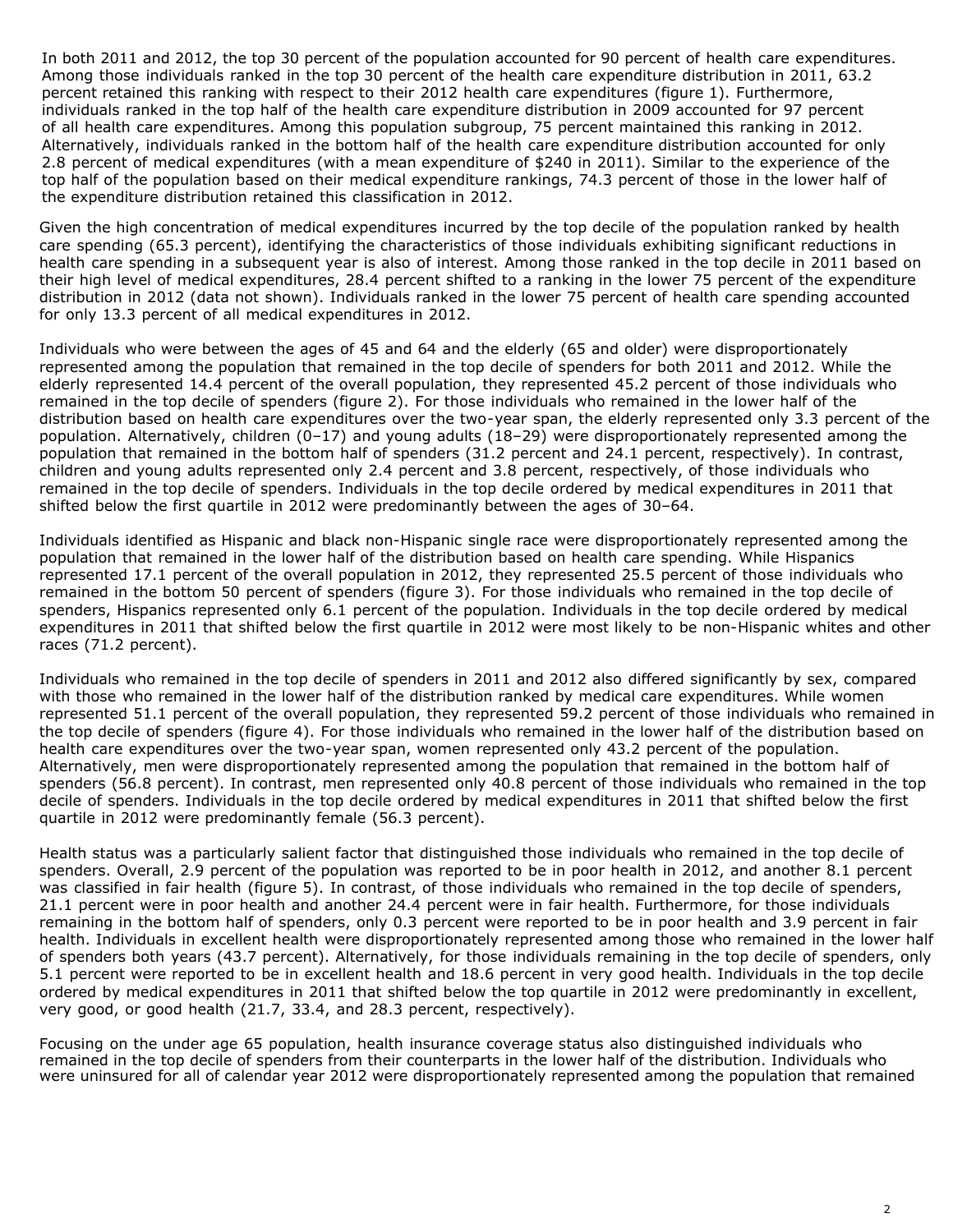in the lower half of the distribution based on health care spending. While 14.8 percent of the overall population under age 65 was uninsured for all of 2012, the full year uninsured comprised 23.9 percent of all individuals remaining in the bottom half of spenders (figure 6). Alternatively, only 2.7 percent of those under age 65 who remained in the top decile of spenders were uninsured. In addition, while 18.8 percent of the overall population under age 65 had publiconly coverage for all of 2011, 29.4 percent of those who remained in the top decile of spenders had public-only coverage (figure 6).

With respect to poverty status classifications, 35.7 percent of the overall population resided in families or single-person households with high incomes in 2012 (figure 7) and 15.0 percent had incomes at or below the poverty threshold. A lower representation of high income individuals (27.9 percent) and a higher representation of the poor (18.9 percent) were observed among those who remained in the lower half of spenders in both 2011 and 2012.

## **Data Source**

The estimates shown in this Statistical Brief are drawn from analyses conducted by the MEPS staff from the following public use files: MEPS HC-129 and HC-138, 2011 and 2012 Full Year Consolidated Data Files, and MEPS HC-139: Panel 16 Longitudinal Data File.

### **Definitions**

#### *Expenditures*

MEPS-HC defines total expense as the sum of payments from all sources to hospitals, physicians, other health care providers (including dental care), and pharmacies for services reported by respondents in the MEPS-HC. Sources include direct payments from individuals and families, private insurance, Medicare, Medicaid, and miscellaneous other sources.

#### *Uninsured*

Individuals who were not covered by any comprehensive private or public health plan during the year were defined as uninsured. People who were covered only by noncomprehensive State-specific programs (e.g., Maryland Kidney Disease Program) or private single-service plans (e.g., coverage for dental or vision care only, coverage for accidents or specific diseases) were also considered to be uninsured. Insurance status was defined for calendar year 2012.

#### *Age*

Age was defined as age at the end of the year 2012.

#### *Race/ethnicity*

Classification by race and ethnicity was based on information reported for each family member. Respondents were asked if each family member's race was best described as American Indian, Alaska Native, Asian or Pacific Islander, black, white, or other. They also were asked if each family member's main national origin or ancestry was Puerto Rican; Cuban; Mexican, Mexicano, Mexican American, or Chicano; other Latin American; or other Spanish. All persons whose main national origin or ancestry was reported in one of these Hispanic groups, regardless of racial background, were classified as Hispanic. Since the Hispanic grouping can include black Hispanic, white Hispanic, Asian and Pacific Islanders Hispanic, and other Hispanic, the race categories of black, white, Asian and Pacific Islanders, and other only include non-Hispanics for the race/ethnicity classifications. MEPS respondents who reported other single or multiple races and were non-Hispanic were included in the other category. For this analysis, the following classification by race and ethnicity was used: Hispanic (of any race), non-Hispanic blacks single race, non-Hispanic whites single race, and others, and non-Hispanic Asian and Pacific Islanders single race.

#### *Poverty status*

Sample persons were classified according to the total yearly income of their family. Within a household, all people related by blood, marriage, or adoption were considered to be a family. Poverty status categories are defined by the ratio of family income to the Federal income thresholds, which control for family size and age of the head of family. Poverty status was based on annual income in 2012.

Poverty status categories are defined as follows:

- Poor: Persons in families with income less than or equal to the poverty line; includes those who had negative income.
- Near poor: Persons in families with income over the poverty line through 125 percent of the poverty line.
- Low income: Persons in families with income over 125 percent through 200 percent of the poverty line.
- Middle income: Persons in families with income over 200 percent through 400 percent of the poverty line.
- High income: Persons in families with income over 400 percent of the poverty line.

#### *Health status*

In every round, the respondent is asked to rate the health of every member of the family. The exact wording of the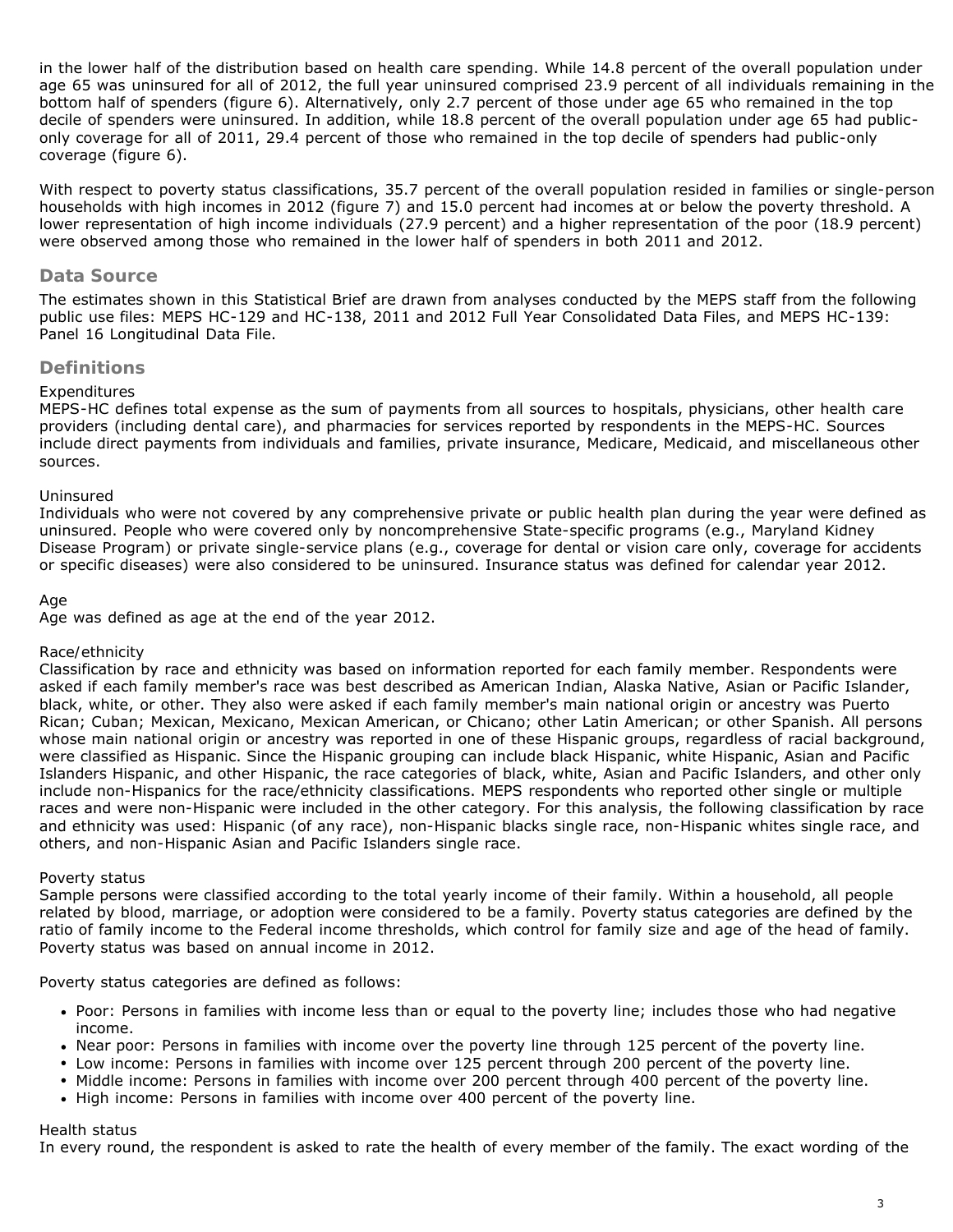question is: "In general, compared to other people of (PERSON)'s age, would you say that (PERSON)'s health is excellent, very good, good, fair, or poor?" The health status classification in Round 3 was used for this report, and the small percentage of missing ( $\sim$ 1 percent) responses were classified in the good health status category.

# **About MEPS-HC**

MEPS-HC is a nationally representative longitudinal survey that collects detailed information on health care utilization and expenditures, health insurance, and health status, as well as a wide variety of social, demographic, and economic characteristics for the U.S. civilian noninstitutionalized population. It is cosponsored by the Agency for Healthcare Research and Quality and the National Center for Health Statistics.

For more information about MEPS, call the MEPS information coordinator at AHRQ (301-427-1406) or visit the MEPS Web site at http://www.meps.ahrg.gov/.

### **References**

Cohen, J. *Design and Methods of the Medical Expenditure Panel Survey Household Component*. MEPS Methodology Report No. 1. AHCPR Pub. No. 97-0026. Rockville, MD: Agency for Healthcare Policy and Research, 1997. [http://www.meps.ahrq.gov/mepsweb/data\\_files/publications/mr1/mr1.pdf](http://www.meps.ahrq.gov/mepsweb/data_files/publications/mr1/mr1.pdf)

Cohen, S. Design Strategies and Innovations in the Medical Expenditure Panel Survey. *Medical Care*, July 2003: 41(7) Supplement: III-5–III-12.

Cohen, S. and Yu, W. *The Concentration and Persistence in the Level of Health Expenditures over Time: Estimates for the U.S. Population, 2009–2010*. Statistical Brief #392. November 2012. Agency for Healthcare Research and Quality, Rockville, MD. [http://www.meps.ahrq.gov/mepsweb/data\\_files/publications/st392/stat392.pdf](http://www.meps.ahrq.gov/mepsweb/data_files/publications/st392/stat392.pdf)

Ezzati-Rice, T.M., Rohde, F., Greenblatt, J. *Sample Design of the Medical Expenditure Panel Survey Household Component, 1998–2007*. Methodology Report No. 22. March 2008. Agency for Healthcare Research and Quality, Rockville, MD. [http://www.meps.ahrq.gov/mepsweb/data\\_files/publications/mr22/mr22.pdf](http://www.meps.ahrq.gov/mepsweb/data_files/publications/mr22/mr22.pdf)

Yu, W. and Ezzati-Rice, T. *Concentration of Health Care Expenditures in the U.S. Civilian Noninstitutionalized Population*. Statistical Brief #81. May 2005. Agency for Healthcare Research and Quality, Rockville, MD. [http://www.meps.ahrq.gov/mepsweb/data\\_files/publications/st81/stat81.pdf](http://www.meps.ahrq.gov/mepsweb/data_files/publications/st81/stat81.pdf)

## **Suggested Citation**

Cohen, S. *The Concentration and Persistence in the Level of Health Expenditures over Time: Estimates for the U.S. Population, 2011–2012*. Statistical Brief #449. September 2014. Agency for Healthcare Research and Quality, Rockville, MD. [http://www.meps.ahrq.gov/mepsweb/data\\_files/publications/st449/stat449.pdf](http://www.meps.ahrq.gov/mepsweb/data_files/publications/st449/stat449.pdf)

\* \* \*

AHRQ welcomes questions and comments from readers of this publication who are interested in obtaining more information about access, cost, use, financing, and quality of health care in the United States. We also invite you to tell us how you are using this Statistical Brief and other MEPS data and tools and to share suggestions on how MEPS products might be enhanced to further meet your needs. Please email us at MEPSProjectDirector@ahrg.hhs.gov or send a letter to the address below:

Steven B. Cohen, PhD, Director Center for Financing, Access, and Cost Trends Agency for Healthcare Research and Quality 540 Gaither Road Rockville, MD 20850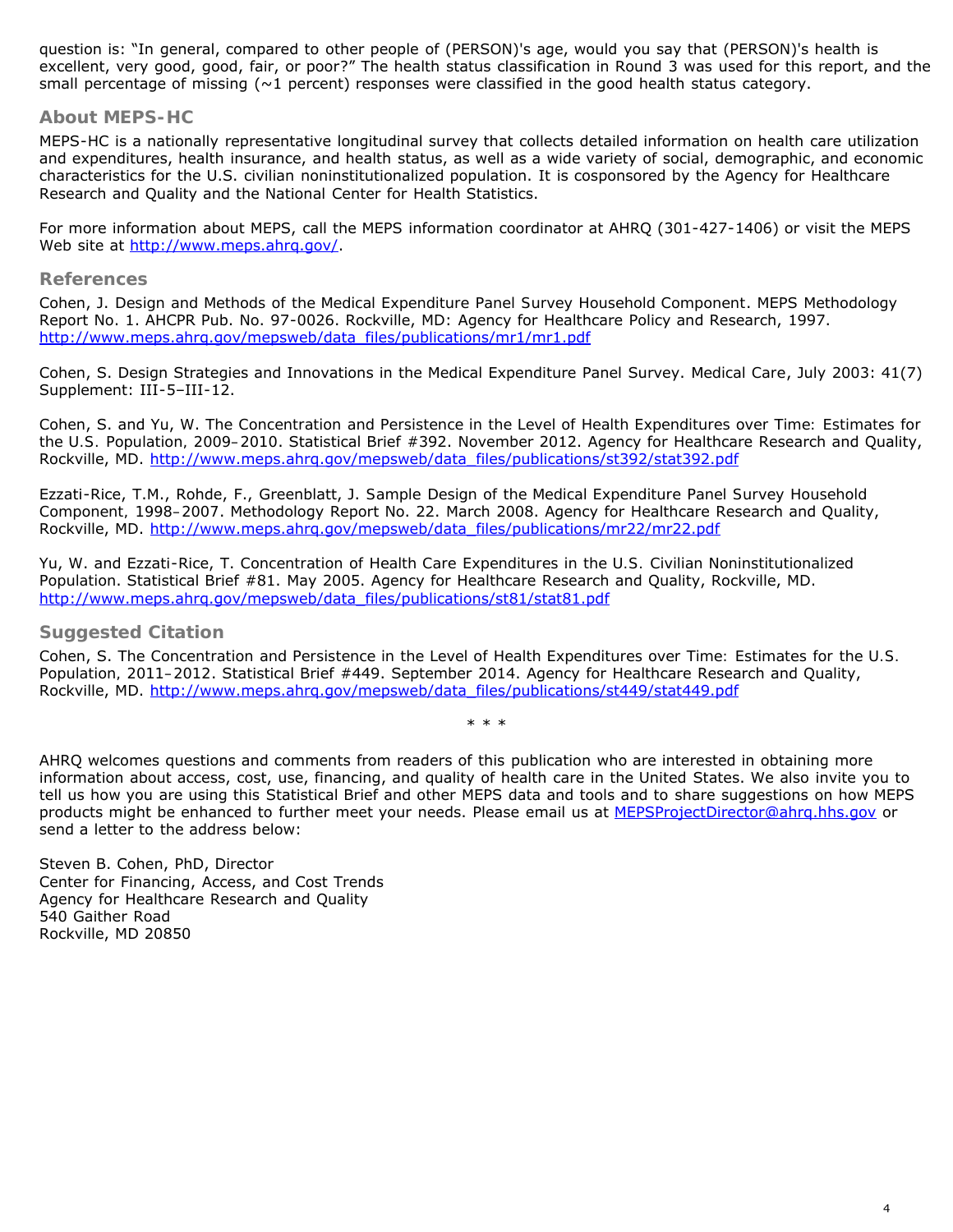

Statistical Brief #449: The Concentration and Persistence in the Level of Health Expenditures over Time: Estimates for the U.S. Population, 2011–2012 5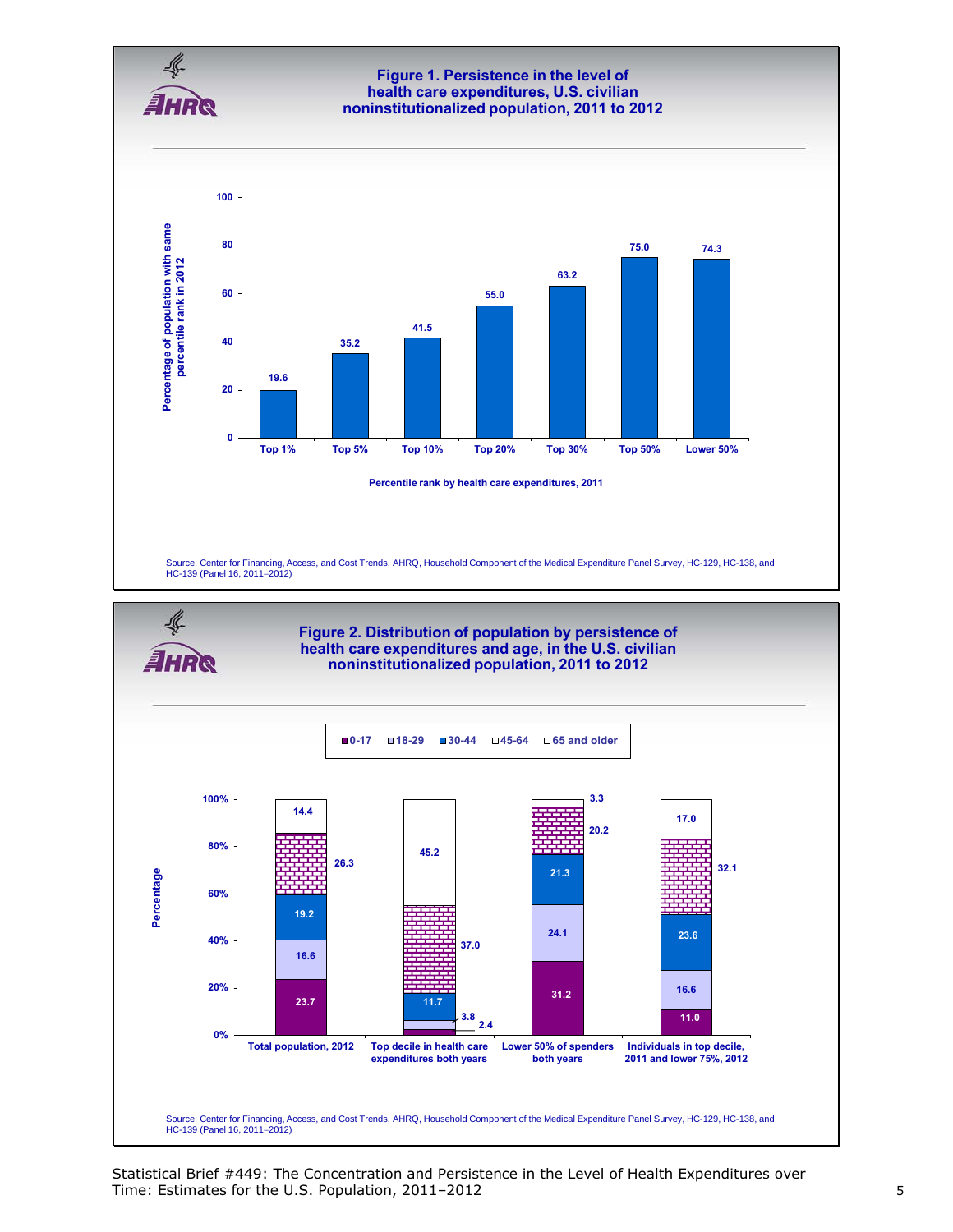



Statistical Brief #449: The Concentration and Persistence in the Level of Health Expenditures over Time: Estimates for the U.S. Population, 2011–2012 6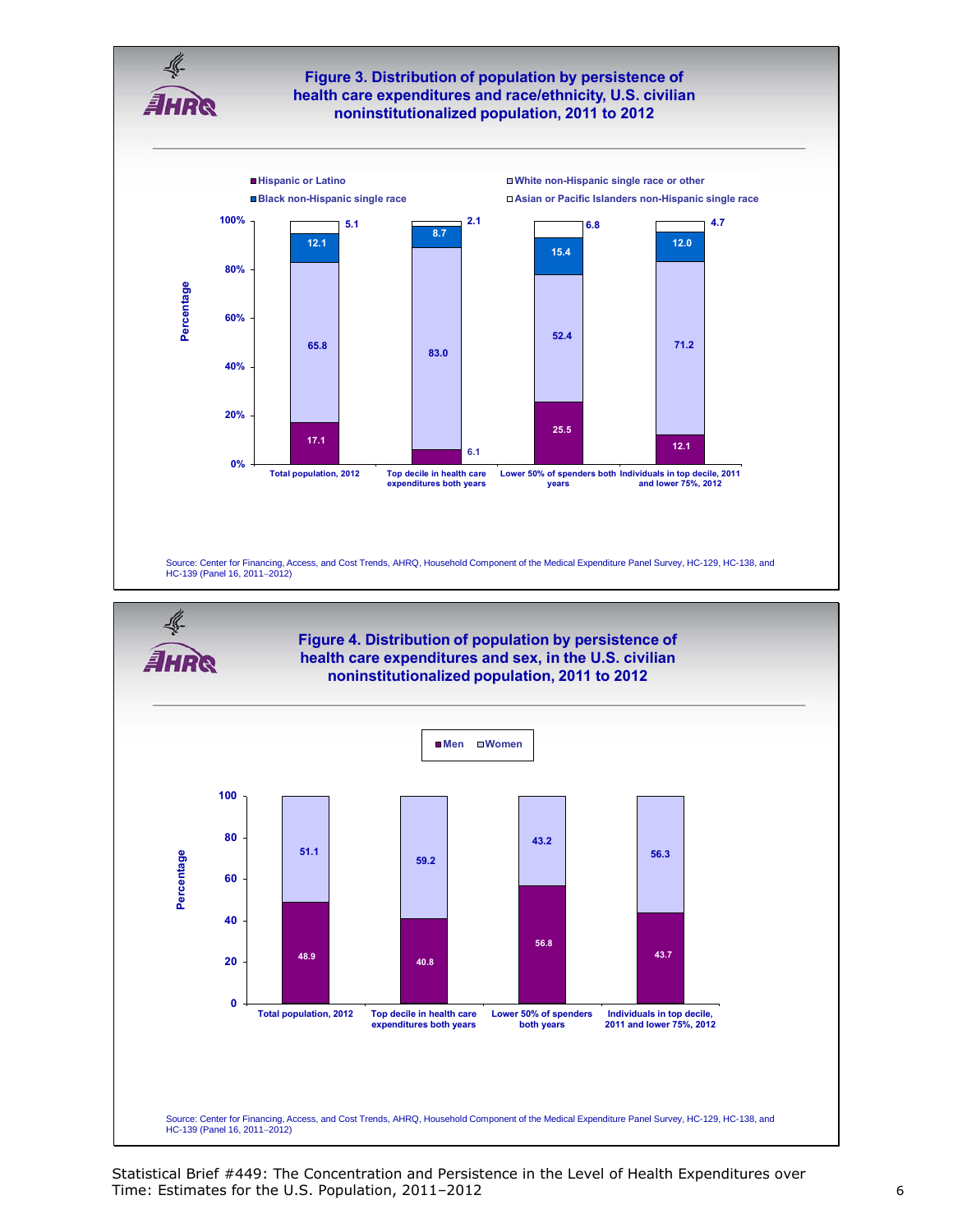

**expenditures and health insurance coverage, U.S. civilian noninstitutionalized population under age 65, 2011 to 2012**



Statistical Brief #449: The Concentration and Persistence in the Level of Health Expenditures over Time: Estimates for the U.S. Population, 2011–2012 **7** and the U.S. Population, 2011–2012